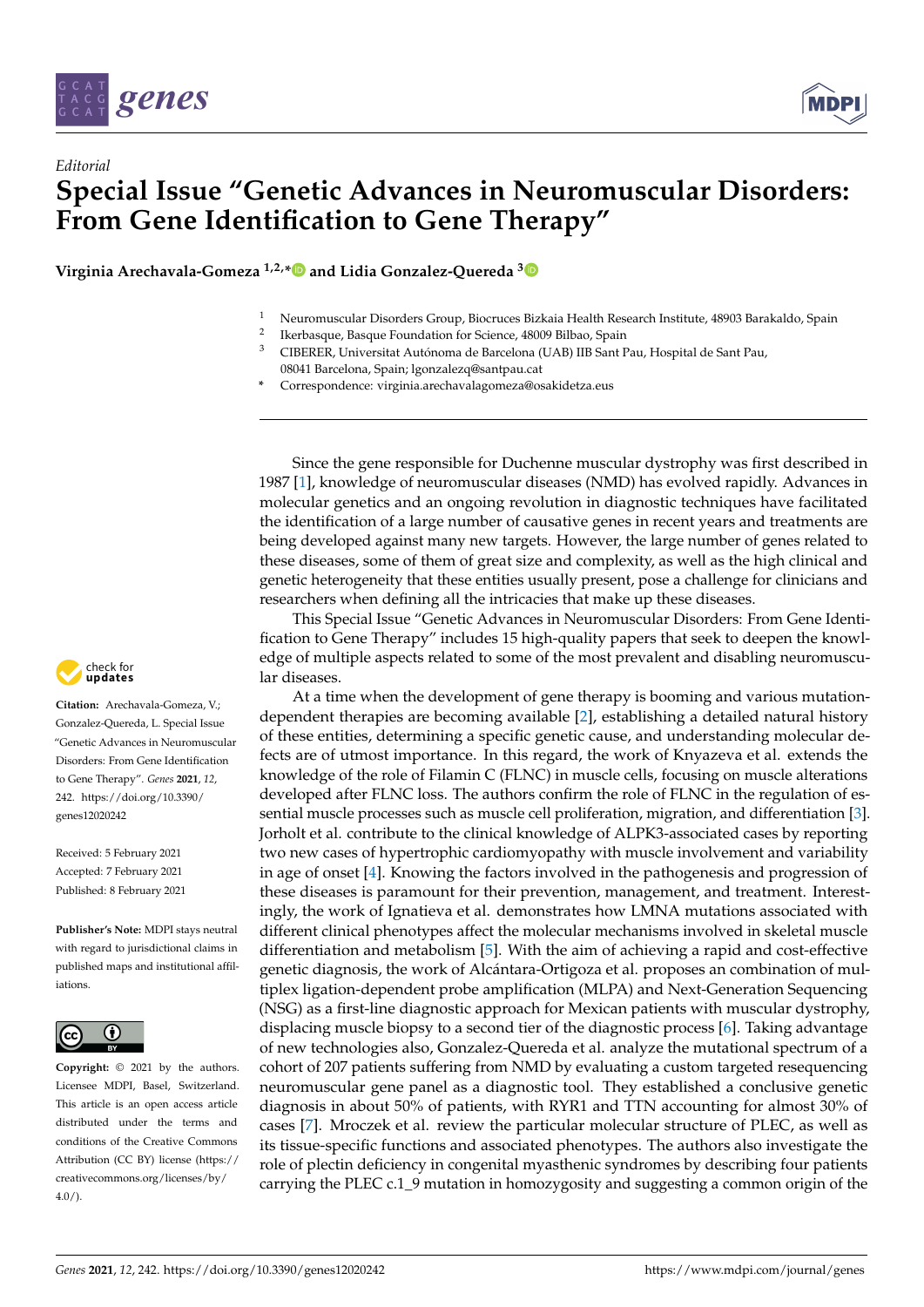mutation [\[8\]](#page-2-7). García-Solaesa et al. describe, for the first time in a Spanish population, a new splice variant associated with a myopathic form of PGK1 deficiency. The authors also provide an interesting discussion on the dichotomization of PGK1 into myopathic forms without anemia and hemolytic forms [\[9\]](#page-2-8).

One of the challenges of medicine is to identify physiological or pathological processes through the use of biomarkers that are specific, sensitive, and predictive. The work of Pegoraro and Angelini determines the role of miR206 in muscle recovery and regeneration, pointing to it as an easily accessible circulating biomarker for prognosis to monitor the progression of muscle damage in limb-girdle muscular dystrophies [\[10\]](#page-2-9). With regard to one of the most frequent and disabling muscular dystrophies of childhood, Duchenne muscular dystrophy, several studies allow us to deepen our knowledge of various aspects of the disease. Lim. et al. review the literature on cardiac involvement in DMD symptomatic women and discuss the implications of studies of female DMD carriers in the development of therapies aimed at increasing cardiac dystrophin levels [\[11\]](#page-2-10). The work of Chengmei et al. reviews the current status of DMD pathogenesis and therapy, focusing on the mutational spectrum; diagnostic tools, clinical trials, and therapeutic approaches; and also evaluating the clinical potential of new advanced therapeutic strategies [\[12\]](#page-2-11). Lim. et al. review the animal models developed for DMD that have been created using CRISPR-based technology, a topic of special interest, given that having reliable animal models is key to exploring new therapeutic targets [\[13\]](#page-2-12).

DM1 is one of the most common adult forms of muscular dystrophy and the expansion of a specific trinucleotide sequence (CTG) is the molecular pathological mechanism responsible for its clinical manifestations. Expansions can be large and complex and, even today, their correct characterization in size and composition is a diagnostic challenge. On this topic, Ballester-Lopez et al. compare five different approaches to estimate CTG expansion size in 15 patients with DM1. They found variability between the methods used and, based on their results, propose small pool (SP)-PCR as the most appropriate technique [\[14\]](#page-2-13). Castro et al. review advances in the understanding of the pathogenic mechanisms associated with repeat expansion neurodegenerative and neuromuscular diseases, focusing on the impact of antisense repeat transcription in the development of new therapies [\[15\]](#page-2-14). López-Martinez et al. review the role of tissue-specific regulators of alternative splicing of MBNL and CELF1, and describe the molecular mechanisms underlying the misregulation of this process. In addition, they provide a list of transcriptional alterations implicated in the pathogenesis of DM1 [\[16\]](#page-2-15). The work of Ballester-Lopez et al. studies the variability of CTG expansion in three different tissues (blood, muscle, and skin) from eight patients with DM1 and its association with the patient's clinical characteristics. They suggest that progenitor CTG size, measured in muscle tissue, is associated with age at disease onset and functional impairment of muscle [\[17\]](#page-2-16).

In summary, this Special Issue delves into some of the most relevant aspects concerning neuromuscular diseases today, offering an overview of the current landscape and shedding light on the path from gene identification to gene therapy.

**Funding:** V.A.-G. holds a Miguel Servet Fellowship from the ISCIII (CPII17/00004), part-funded by ERDF/FEDER. V.A.-G. also acknowledges funding from Ikerbasque (Basque Foundation for Science). L.G.-Q. received a grant from FIS PI18/01585, funded by ISCIII and FEDER: 'Una manera de hacer Europa'.

**Conflicts of Interest:** The authors declare no conflict of interest.